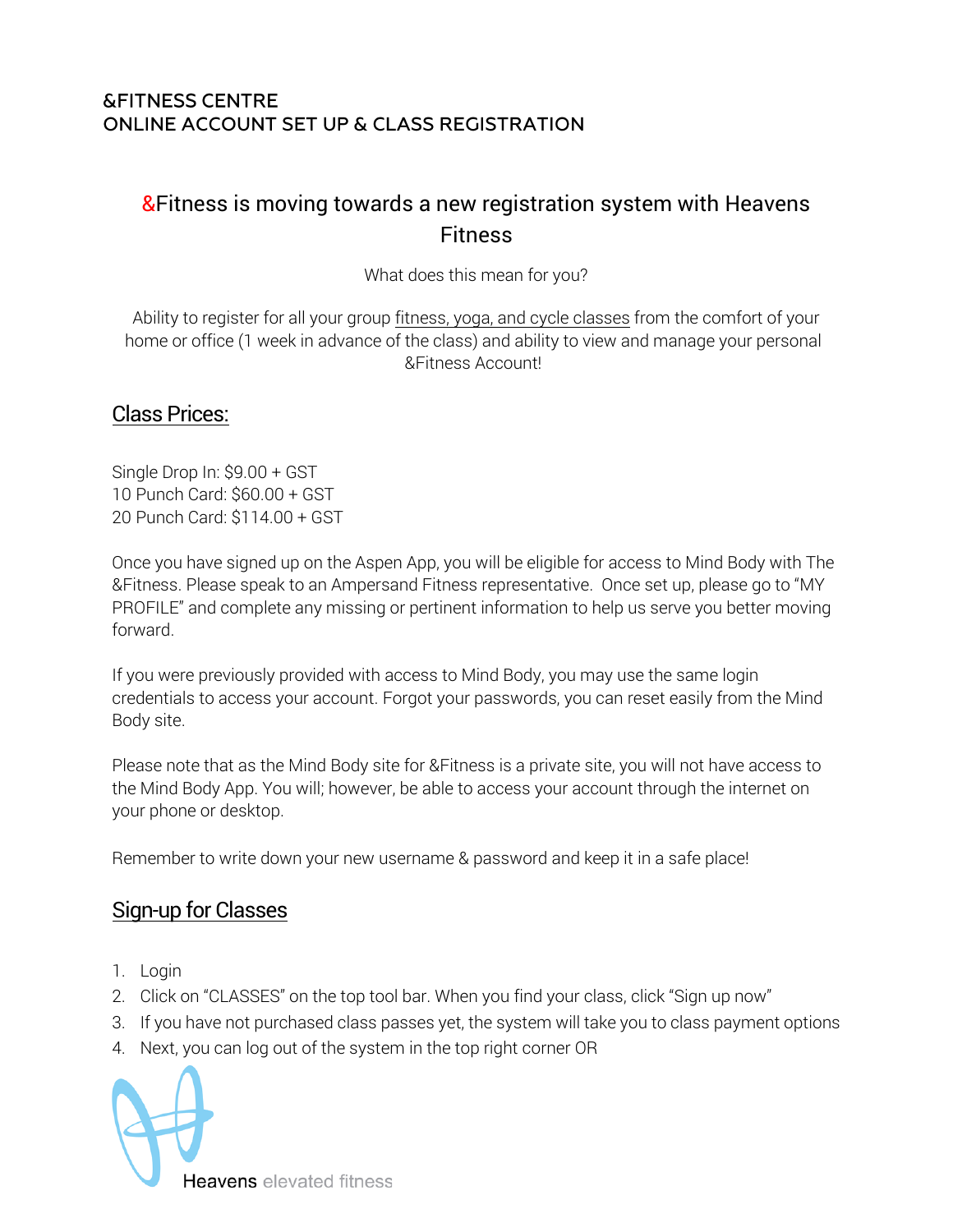#### **&FITNESS CENTRE** ONLINE ACCOUNT SET UP & CLASS REGISTRATION

- 5. Click on the "CLASSES" tab at the top and search for additional Class for which you would like to sign up
- 6. Online registration for classes can be done one week in advance and closes  $\frac{1}{2}$  hour prior to class start time. If you wish to attend class after that time, you may register with the Fitness Centre Manager, if space is available
- 7. Cancel Class Reservation
- 1. Log into your account.
- 2. Select the "My Info" Tab
- 3. Click "My Schedule"
- 4. Your signed-up class schedule will be listed for the week
- 5. If you wish to cancel out of a class, select the "Cancel" button that corresponds with the class that you wish to cancel. You must cancel out of a class at least ½ hour prior to the class start time, to ensure a refund for the class

## Waitlist Process

- 1. Follow the steps listed under "Sign up for Classes" to register
- 2. If the class is full, you will have an option to be added to the waitlist. Choose Yes or No to complete the waitlist process.

If you made the Waitlist....

• You will receive an email confirmation that your name has been added to the class list

OR

- You can also log in to your account and select "My Info", "My Schedule". This will show all the classes in which you are registered
- If you do not wish to keep the reservation, you must cancel out of the class so that others can register for the class. Follow the steps listed under "How to cancel Your Reservation"